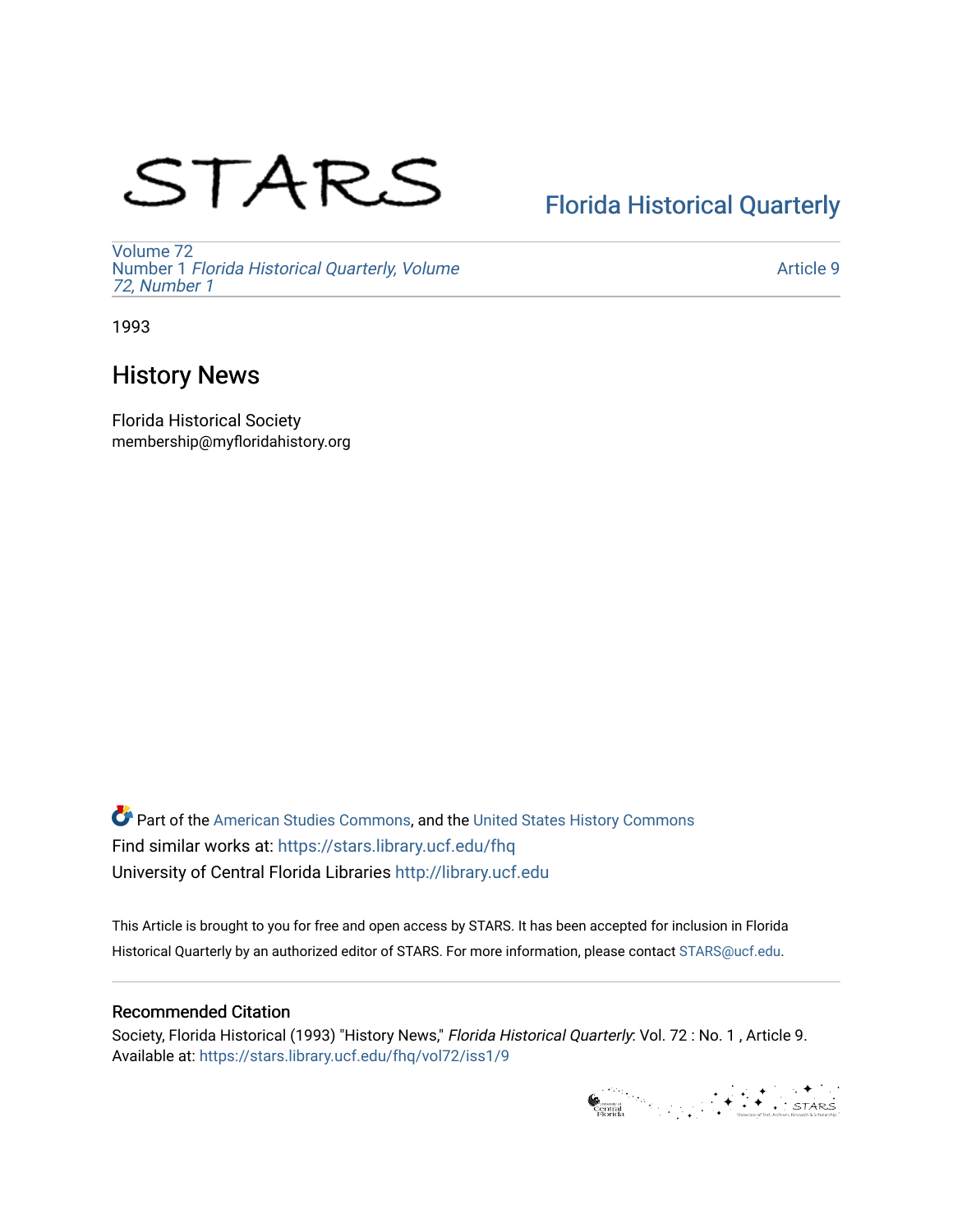#### *Annual Meeting*

The Annual Meeting of the Florida Historical Society will be held in Ft. Myers, May 19-21, 1994, at the Sheraton Harborside hotel. The Florida Historical Confederation will also hold its workshops at that time. The program committee for the meeting is headed by Dr. Daniel Schafer, University of North Florida, who invites proposals for papers and sessions related to all topics in Florida history. The special emphasis for the meeting will be "Pathfinders of Florida." The term pathfinder can be interpreted as pertaining to anyone who stands out in Florida history up to the modern period. Also serving on the committee are William Coker, Raymond Mohl, Joe Richardson, Jeffrey Adler, and Raymond Arsenault. Local arrangements for the meeting will be supervised by Patti Bartlett of Ft. Myers, with Dick Prescott, Hampton Dunn, and Richard Beatty.

#### *Journal Issues*

The staff of the *Florida Historical Quarterly* is making an appeal to members for donations of extra or unneeded copies of back issues of the journal. As of July 1, 1993, the *Quarterly* will be changing offices at the University of Florida, and there is a need for a complete run of the journal to facilitate operations in the new office. Official notification of the donation for tax purposes will be cheerfully supplied on request. Sincere thanks are extended to Pamela Gibson and Jack Doherty, who have already assisted in this effort. Sincere thanks are also extended to Vice-Provost Gene Hemp and Professor Fred Gregory of the University of Florida for providing office space and equipment for the journal. The following issues are currently required:

Vol. I, no.s 2, 3, 4 Vol. II-IV, full sets Vol. VII, no.s 1, 2, 3 Vol. VIII, no.s 1, 3 Vol. IX, full set Vol. XI, no. 1 Vol. XII, no.s 1, 2, 4 Vol. XXIV, no.s 1, 2 Vol. XXVII, no. 3 Vol. XXX, no.s 1, 4

Vol. XXV, no. 3 Vol. XXVII, full set

[122]

1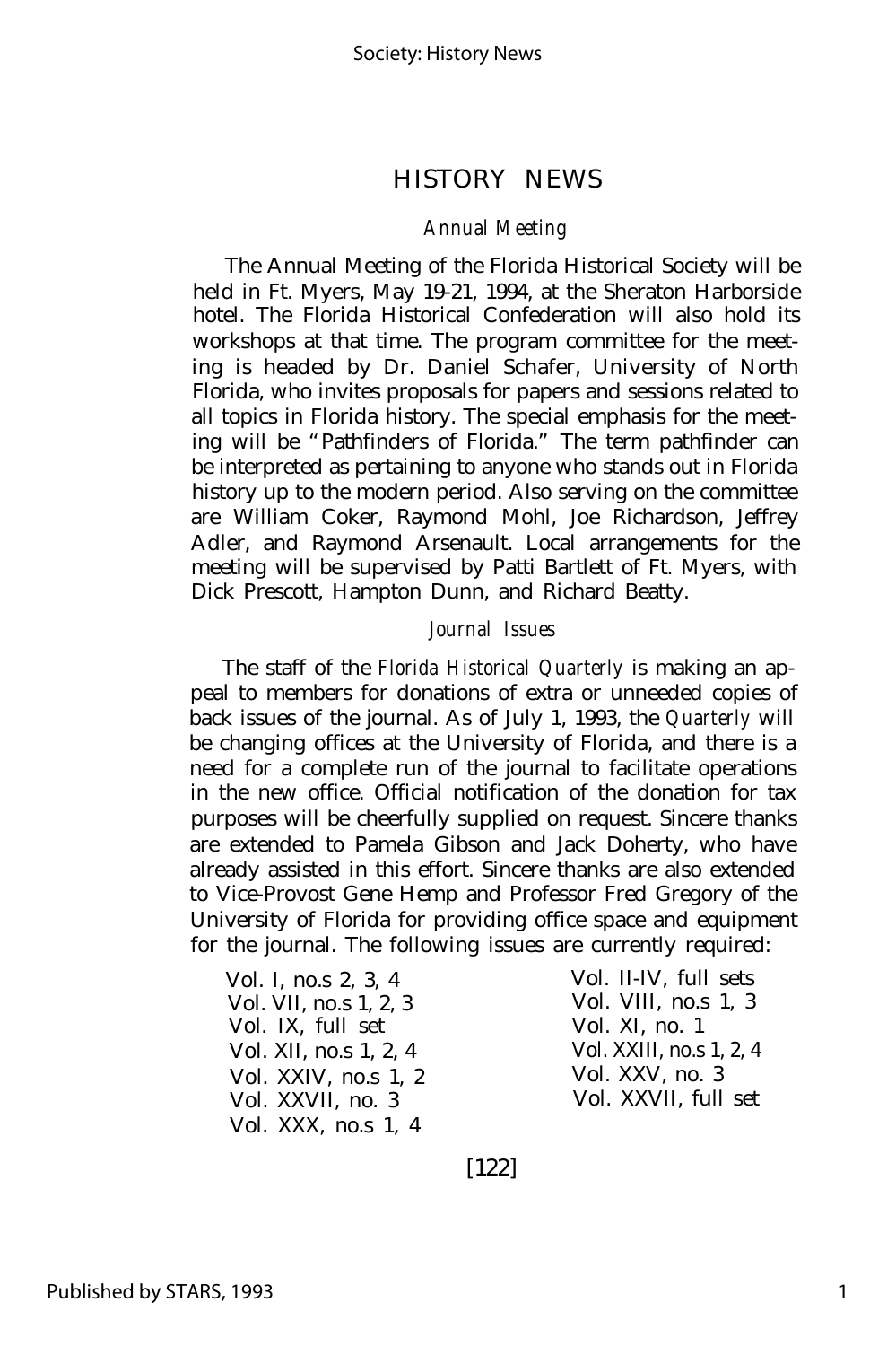## *Awards and Prizes*

The Florida Historical Society annually awards three literary prizes for original work done in Florida history. The awards for 1992-1993 were announced at the annual meeting held in Pensacola on May 20-22, 1993. The Arthur W. Thompson Memorial Prize in Florida History was awarded to Dr. Donald W. Curl, Florida Atlantic University, Boca Raton, for his article "Joseph Urban's Palm Beach Architecture," which appeared in the April 1993 issue of the *Quarterly.* The judges were Ms. Kathleen H. Arsenault, St. Petersburg, Mr. Rodney Dillon, Ft. Lauderdale, and Dr. Joseph Knetsch, State Department of Natural Resources. The prize memorializes Professor Thompson, a Florida and southern historian who was a longtime member of the history faculty at the University of Florida. His family established an endowment to support the annual award.

The Rembert W. Patrick Memorial Book Award went to Dr. Edward A. Fernald and Dr. Elizabeth Purdum, Institute of Science and Public Affairs, Tallahassee, for their book *Atlas of Florida,* published by the University Press of Florida. The judges were Dr. George E. Pozzetta, University of Florida, Dr. James J. Horgan, Saint Leo College, and Dr. Thomas Graham, Flagler College. Rembert Patrick was secretary of the Florida Historical Society and longtime editor of the *Florida Historical Quarterly.* A noted Florida and southern historian, he also served as president of the Southern Historical Association and chairman of the History Department at the University of Florida.

The Charlton W. Tebeau Book Award was presented to Dr. Robert E. Snyder and Dr. Jack B. Moore, University of South Florida, Tampa, for their book *Pioneer Commercial Photography: The Burgert Brothers, Tampa, Florida.* The book was published by the University Press of Florida. The judges were Dr. Paul George, Miami-Dade Community College, Dr. Kevin McCarthy, University of Florida, and Mr. Stuart McIver, Lighthouse Point. Dr. Tebeau is professor emeritus of history at the University of Miami, author of *A History of Florida,* and editor emeritus of *Tequesta.*

The Florida Historical Society also recognizes outstanding essays in Florida history submitted by graduate and under-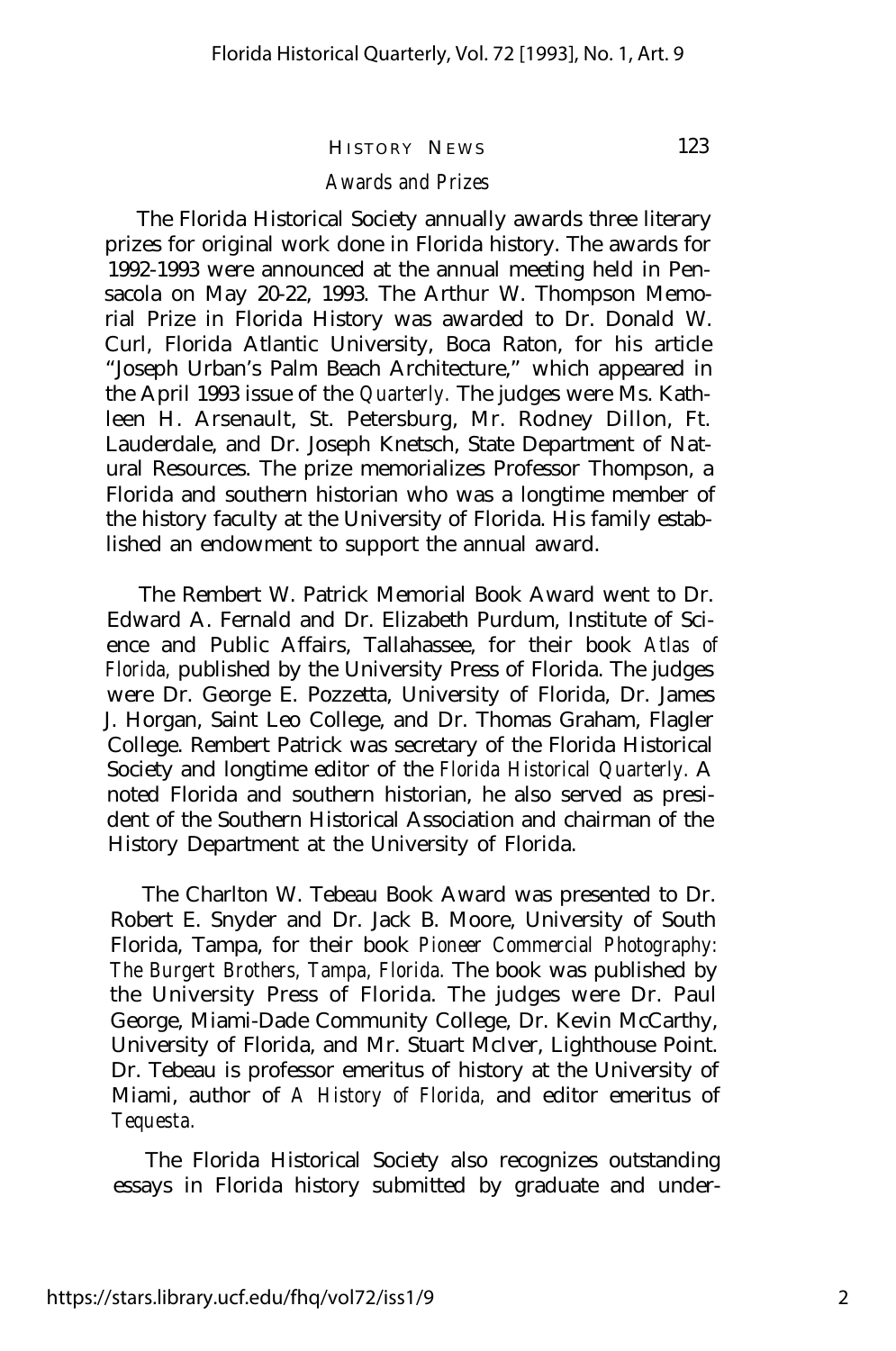#### 124 FLORIDA HISTORICAL QUARTERLY

graduate students. The LeRoy Collins Prize went to Patrick Riordan, a graduate student at Florida State University, for his paper "Finding Freedom in Florida: African Americans, Indians, and Escape, 1739-1816." The winner of the Caroline Mays Brevard Prize was Heath Nailos, an undergraduate student at the University of South Florida, for her paper "Tarpon Springs and the Great Depression." The Frederick Cubberly Award for the best high school essay went to Mia Bich from Zephyrhills High School for her paper "Down and Dirty: Claude Pepper versus George Smathers." And the Frederick Cubberly Award for the outstanding high school teacher was presented to Jean McNary of Zephyrhills High School.

The Society awarded two Golden Quill Awards, which are given for outstanding media participation relating to Florida history. The recipients were: Patricia Kemp, WUSF FM 89.7, Tampa, for "The Child of the Sun"; and *Florida Living,* Gainesville, for "Our Florida Heritage" series.

The Kentucky Historical Society has presented its annual Richard H. Collins Award to A. Gwynn Henderson, staff archaeologist at the Program for Cultural Resource Assessment, University of Kentucky. The award, designed to recognize outstanding research and writing, was given for Henderson's article "Dispelling the Myth: Seventeenth and Eighteenth Century Indian Life in Kentucky," which appeared in the Winter 1992 issue of *The Register of the Kentucky Historical Society.*

The Bolton-Kinnaird Award in Borderlands History consists of a \$300 cash prize awarded annually by the Western History Association for the best article on any phase of the history of the borderlands— from the Floridas to the Californias, from the sixteenth century to the present. To be eligible, articles must have been published in the previous calendar year in any scholarly journal or edited volume. Authors and/or publishers of the articles must bring entries to the attention of the committee. Contact Dr. Albert Camarillo, Department of History, Stanford University, Stanford, CA 94305.

The Jay I. Kislak Foundation is offering a \$5,000 prize for a dissertation or monograph in history or anthropology. The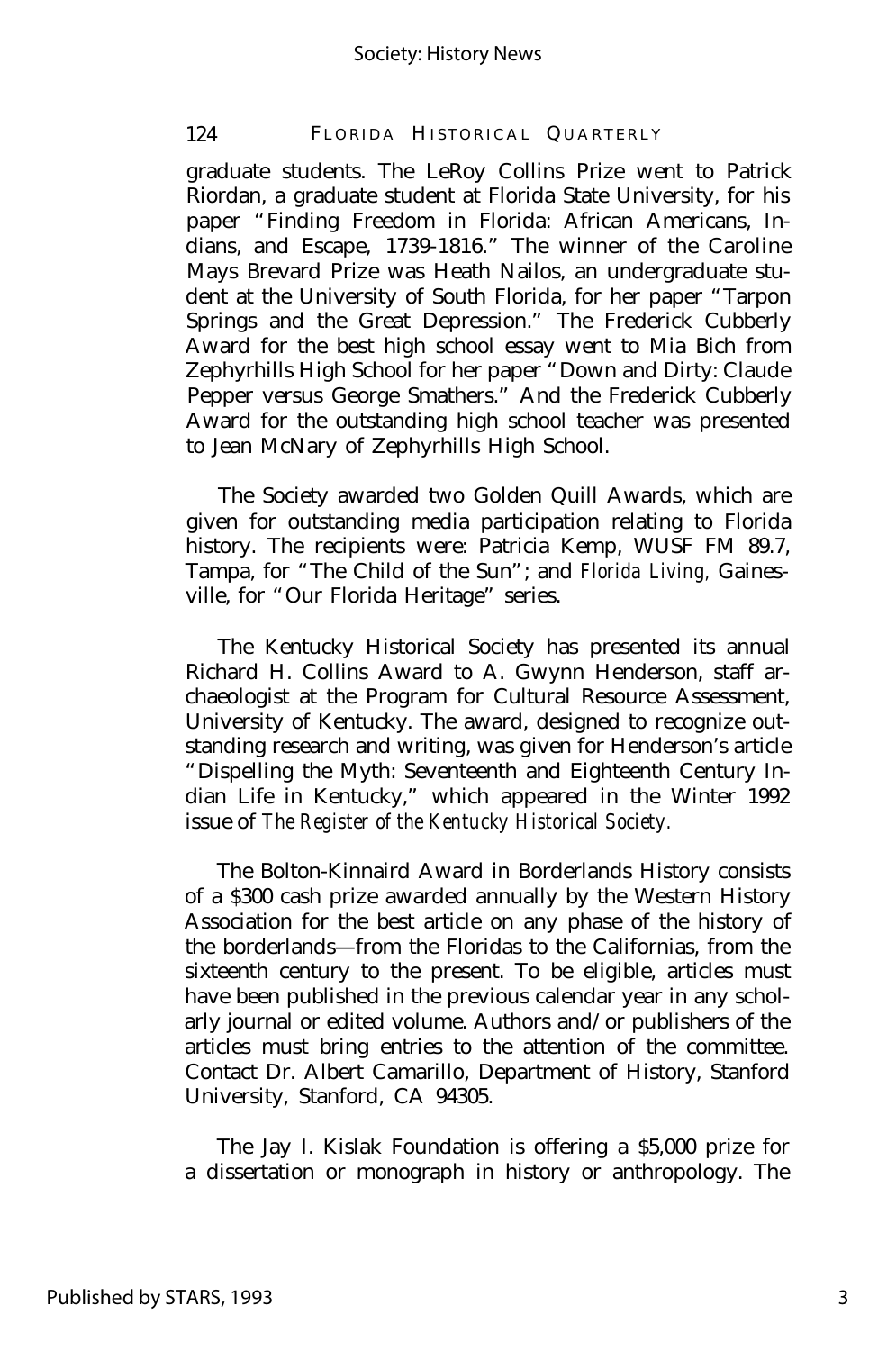prize committee will consider any original study dealing with the history, archaeology, or anthropology of Florida, the Caribbean, or adjacent areas before A.D. 1800. Unpublished dissertations, monographs, or book-length studies are eligible, and entries will be judged on the basis of scholarship, originality, and readability. The *Chicago Manual of Style* should be consulted. Submissions must be postmarked on or before December 31, 1993, and the award will be announced in June 1994. Submit two copies of the entry to: Kislak Foundation Prize, Historical Museum of Southern Florida, 101 West Flagler Street, Miami, FL 33130.

The Kislak Foundation is also offering a \$1,000 first prize and a \$500 second prize for a student research paper in history or anthropology. A \$100 prize will be awarded to the winner's professor. For 1993 a quincentenary-related topic is suggested, but not required. Any original study dealing with a subject in Florida or Caribbean history, archaeology, or anthropology before A.D. 1800 will be accepted. Entries should be no longer than forty double-spaced typewritten pages, including bibliography, footnotes, and illustrations. The competition is open to undergraduate or graduate students. Entries may be in English or Spanish, and the submission deadline is December 31, 1993. Submit five copies of the research paper to: Kislak Foundation Prize, Historical Museum of Southern Florida, 101 West Flager Street, Miami, Fl 33130. On a separate sheet, entrants should include name, address, telephone, college or university, class, major subject, and the name of sponsoring professor.

The Southeastern American Society for Eighteenth-Century Studies invites submissions for its annual article competition. An award of \$250 will be given for the best article on an eighteenth-century subject published in a scholarly journal, annual, or collection between September 1, 1992, and August 31, 1993. Authors must be members of SEASECS, and articles may be submitted either by authors or by others. Submissions written in a language other than English must include a translation. The deadline is November 15, 1993. Send submissions to Dr. Valerie Lastinger, Department of Foreign Languages, P. O. Box 6298, West Virginia University, Morgantown, WV 26505.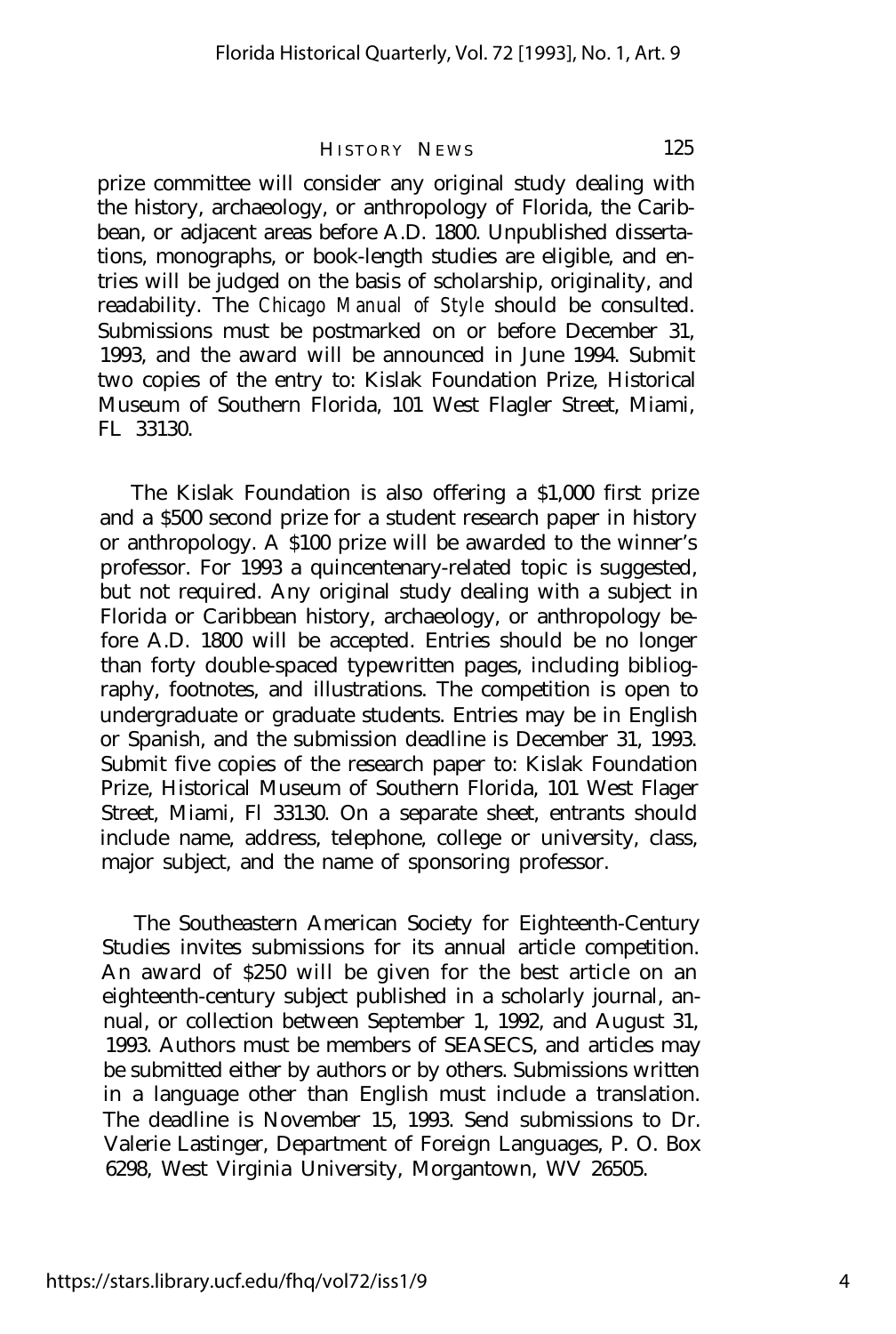#### 126 FLORIDA HISTORICAL QUARTERLY

The Florida Historical Society welcomes entries for the 1994 Governor LeRoy Collins Prize for the best paper in Florida history by a graduate student, and the 1994 Carolyn Mays Brevard Prize for the best paper in Florida history by an undergraduate student. Both prizes are awarded for the best papers at the appropriate academic level written during the period January 1, 1993, through April 1, 1994. Papers must be typed, doublespaced, and must follow an accepted footnoted style such as the *Chicago Manual of Style.* Five copies of each submission must be received by the staff of the Florida Historical Society by 5:00 P.M., April 15, 1994, to be considered. Papers should be mailed to Dr. Nick Wynne, Executive Director, Florida Historical Society, P. O. Box 290197, Tampa, FL 33687-0197; (813) 974-3815.

The Florida Historical Society also announces the 1994 Frederick Cubberly Award. This prize competition is for the best essay on Florida history written by a student in a Florida school, grades 8-12. The prize award is \$250, and essays are judged according to rules established by the Florida Historical Society. A similar \$250 prize and recognition as winner of the 1994 Outstanding Teacher Award will go to the teacher of the Cubberly Essay Prize recipient. Information about guidelines and judging procedures can be obtained from Dr. Nick Wynne of the Florida Historical Society. The deadline for entries is April 15, 1994.

#### *News*

Florida author/historian Stetson Kennedy of Jacksonville has been awarded the Jules Verne Medal by the mayor of Nantes, France. He received the award in November 1992 as "invitee of honor" in an international symposium on "The Force of Law" held in Nantes. Jules Verne was a native of Nantes, which is now Jacksonville's sister city. Sponsored by the organizations Juristia and Le Monde Diplomatique, the Nantes gathering brought together jurists and law school deans from Europe, Africa, and the Americas. The symposium was a component of a year-long observance by Nantes of the "discovery" of the Americas. Like Jacksonville, Nantes has a long history as a shipbuilding center, and the city focused its observance, "Years of the Memory," on the many vessels engaged in the slave trade that were con-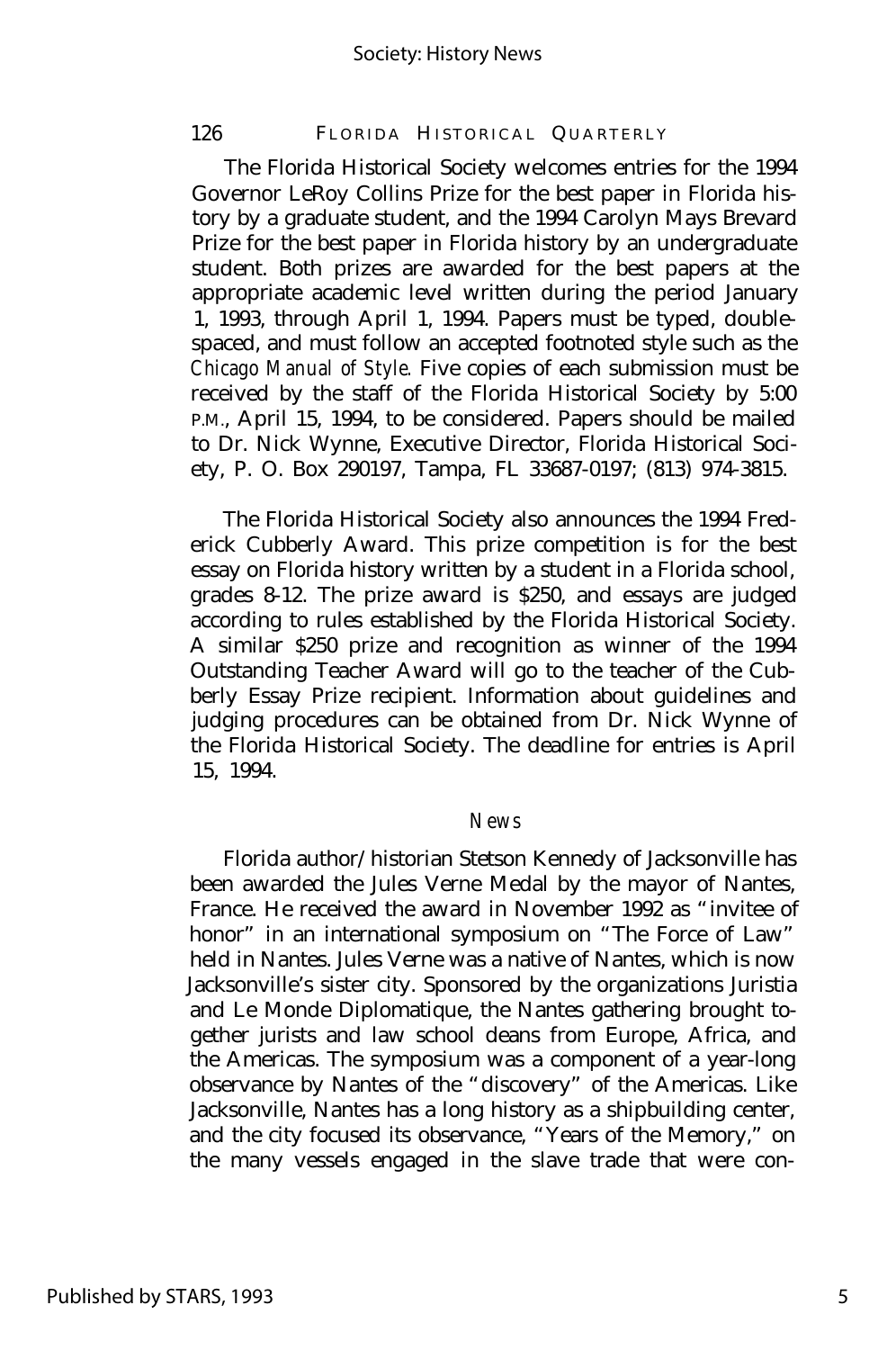structed there. Kennedy's life work has centered on chronicling various struggles for human rights, especially those of African Americans. Many of his studies were published in France by Jean Paul Sartre and others. At the symposium he was called upon to speak about the enslavement of blacks in the United States, their emancipation and subsequent segregation and relegation to second-class citizenship, and finally about the efficacy of law in the "second emancipation."

The Florida Aviation Historical Society *Newsletter* reports that the city of Jacksonville has set aside the pavilions on each side of the Main Street Bridge on the Riverwalk as locations for historical exhibits. The two buildings, on the south bank of the river, were opened in ceremonies on April 27, 1993, and are known as the "Jacksonville Historical Societies Welcome Station." The purpose of the exhibits is to present the history of Jacksonville, and both pavilions will be devoted to displays of events and artifacts relating to the history and growth of Jacksonville.

The Beaches Area Historical Society's newsletter, *Tidings,* reports the acquisition of a great variety of historical materials and artifacts, including 1930s-era postcards, old photographs, and turn-of-the-century plat books. More information can be obtained by writing to the society at P. O. Box 50646, Jacksonville Beach, FL 32240.

Mark Bauman and Berkley Kalin are editing an anthology treating southern rabbis and black civil rights from the late nineteenth century through the civil rights movement. They are seeking manuscripts on an individual, on several individuals, or on analytic/overviews. Although it is expected that most proposals will deal with Reform rabbis, articles on Conservative, Orthodox, and Sephardic rabbis are especially welcome. Articles are due by January 15, 1994. Send proposals and curriculum vitae to Berkley Kalin, Department of History, Memphis State University, Memphis, TN 38152; (901) 678-3388 or 683-2560.

Florida Portrayed: Museum of Art and History has recently opened in St. Augustine. The museum's holdings focus on how the state has been portrayed over the centuries through paint-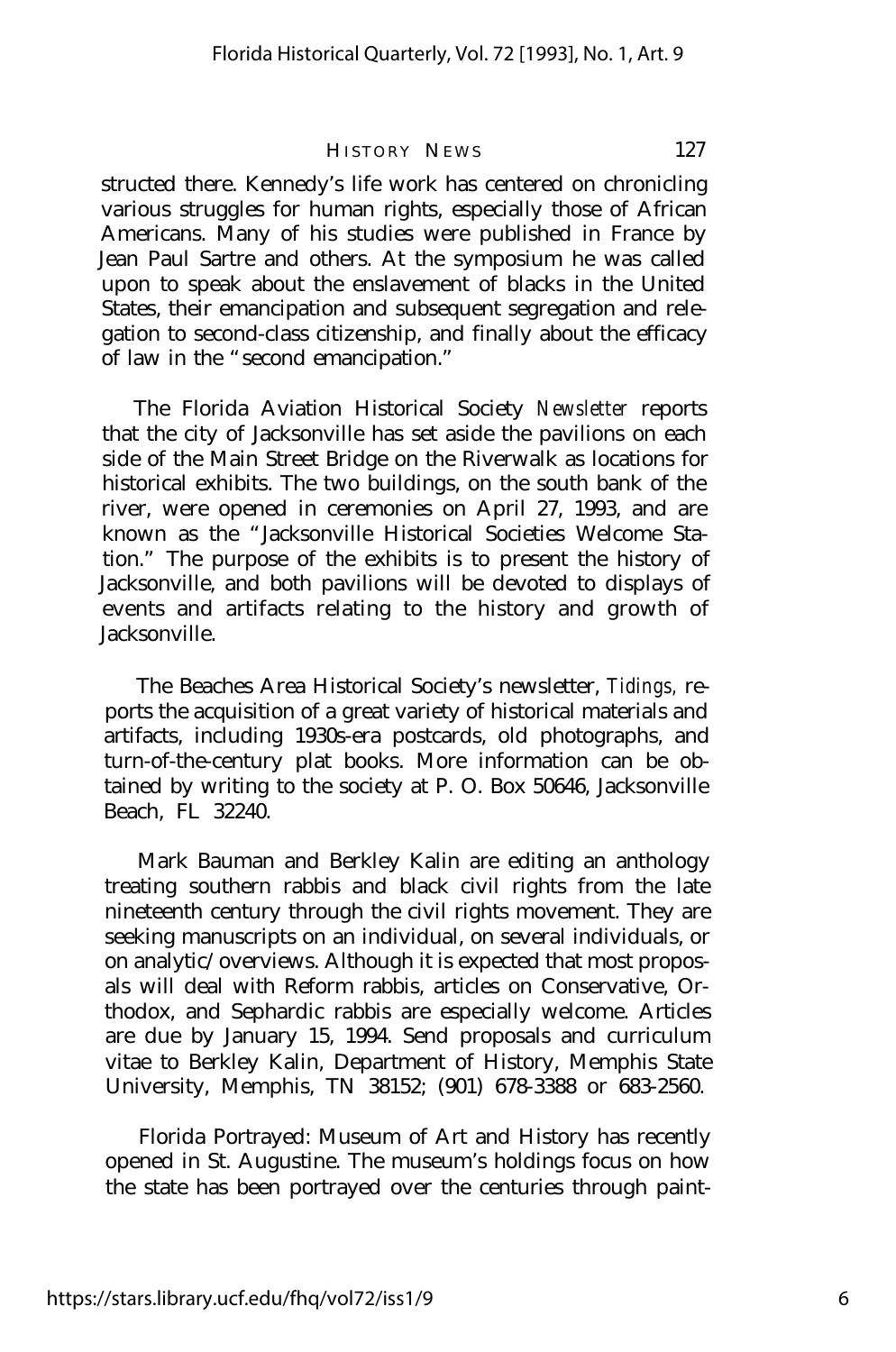#### 128 FLORIDA HISTORICAL QUARTERLY

ings, prints, maps, books, promotional materials, and souvenir items. Only original materials are on display. Among the many items available are pre-Civil War prints of Key West, rare bird'seye views of various Florida cities, including Palatka and Green Cove Springs, and Theodore DeBry prints of the Timucuan Indians.

The Florida Anthropological Society will hold its Florida Archaeology Week, October 2-9, 1993. All over the state groups will be hosting events that bring recognition to Florida's archaeological heritage. For details write Mr. Bruce John Piatek, Historic St. Augustine Preservation Board, P. O. Box 1987, St. Augustine, FL 32085; (904) 825-5033.

#### *Meetings*

The Academic Council of the American Jewish Historical Society announces the first national conference dedicated to the presentation of scholarship on American Jewish history and life. All post-doctoral scholars and advanced graduate students working on American Jewish history or related fields are invited to submit paper proposals or session proposals. The deadline for submissions is October 1, 1993. Send to Dr. Jonathan Sarna, Department of Near Eastern and Judaic Studies, Brandeis University, Waltham, MA 02254-9110.